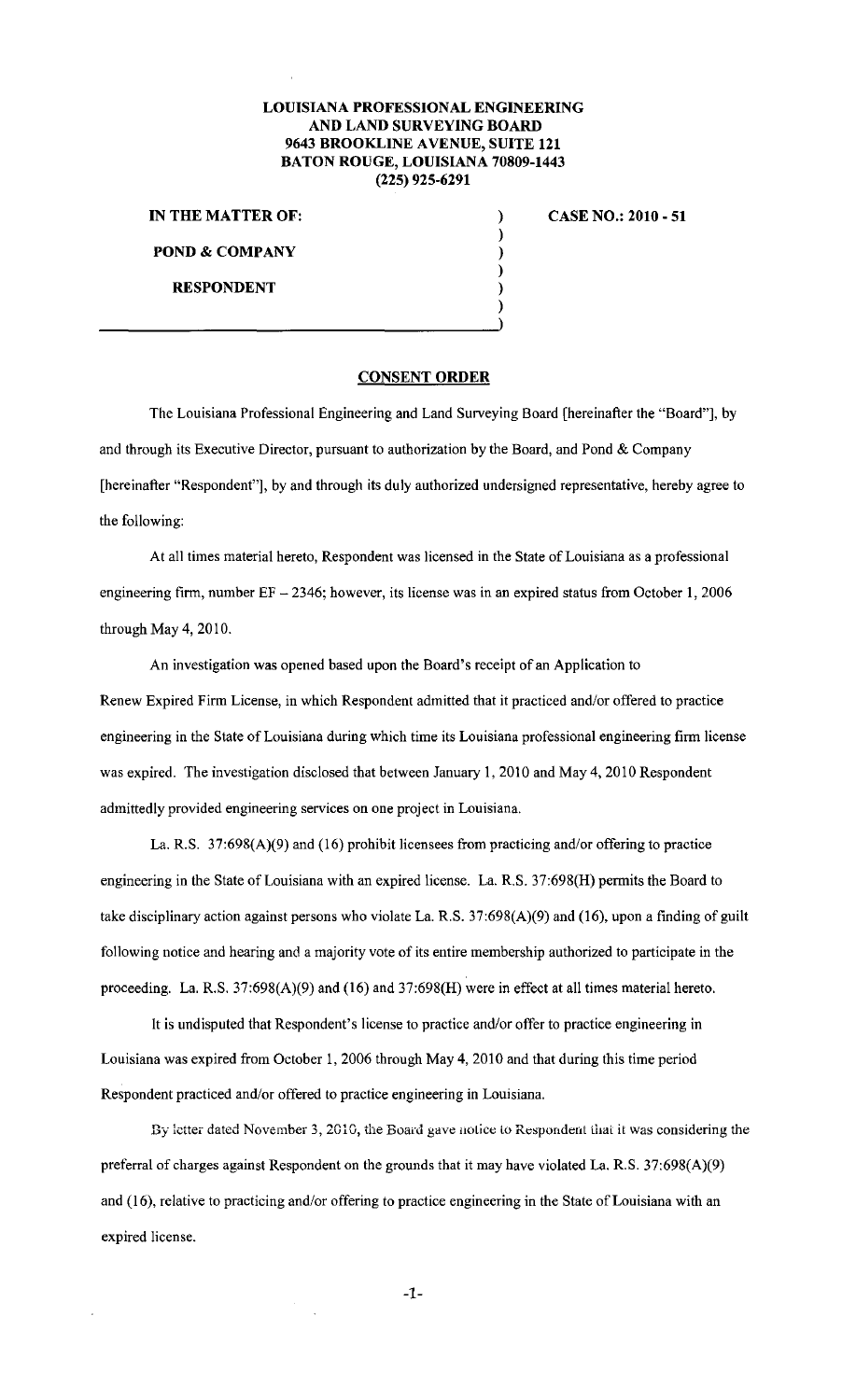Wishing to dispense with the need for further disciplinary action and to conclude the instant proceeding without further delay and expense, for the purpose of this proceeding only, Respondent and the Board do hereby enter into this Consent Order, in which Respondent of its own free will consents to the issuance of a Consent Order by the Board, wherein Respondent agrees to (a) pay a fine of five hundred (\$500.00) dollars, (b) pay administrative costs of seven hundred twenty nine and 79/100 (\$729. 79) dollars, (c) pay past unpaid renewal fees of three hundred sixty (\$360.00) dollars, (d) have its supervising professional successfully complete the Board's online Louisiana Laws and Rules Quiz, and (e) the publishing of this Consent Order on the Board's website and a summary of this matter in the Board's official journal, the Louisiana Engineer and Surveyor Journal, and the reporting of this matter to the National Council of Examiners for Engineering and Surveying (NCEES), identifying Respondent by name.

Respondent admits to violations of the referenced laws and/or rules regarding the practicing of and/or offering to practice engineering in the State of Louisiana with an expired license. Respondent acknowledges awareness of said laws and/or rules and states that it will comply with all applicable laws and rules henceforth. Respondent has been advised of its right to be represented by counsel before the Board and/or to appear at any hearing personally or by counsel and present witnesses and evidence in its own behalf, and it hereby waives this right and its right to appeal; and it states affirmatively that it has been afforded all administrative remedies due it under the law.

Therefore, in consideration of the foregoing and by his signing this Consent Order, Respondent does hereby waive its right to a hearing before the Board, to the presenting of evidence and witnesses in its behalf, to Findings of Fact and Conclusions of Law in this case, and to judicial review of this Consent Order.

Respondent hereby represents (a) that it fully understands the meaning and intent of this Consent Order, including but not limited to its final and binding effect, (b) that it has voluntarily entered into this Consent Order and that no other promise or agreement of any kind has been made to or with it by any person whatsoever to cause the execution of this instrument and (c) that the sanctions set forth in this Consent Order do not prevent the Board from taking further disciplinary or enforcement action against Respondent on matters not specifically addressed in this Consent Order.

WHEREFORE, the Louisiana Professional Engineering and Land Surveying Board and Respondent agree that:

I. Respondent shall pay a fine of five hundred (\$500.00) dollars, which shall be tendered to the Board by certified check payable to the Board, due upon the signing of this Consent Order; and

2. Respondent shall pay administrative costs of seven hundred twenty nine and 79/100 (\$729. 79) dollars, which shall be tendered to the Board by certified check payable to the Board, due upon

-2-